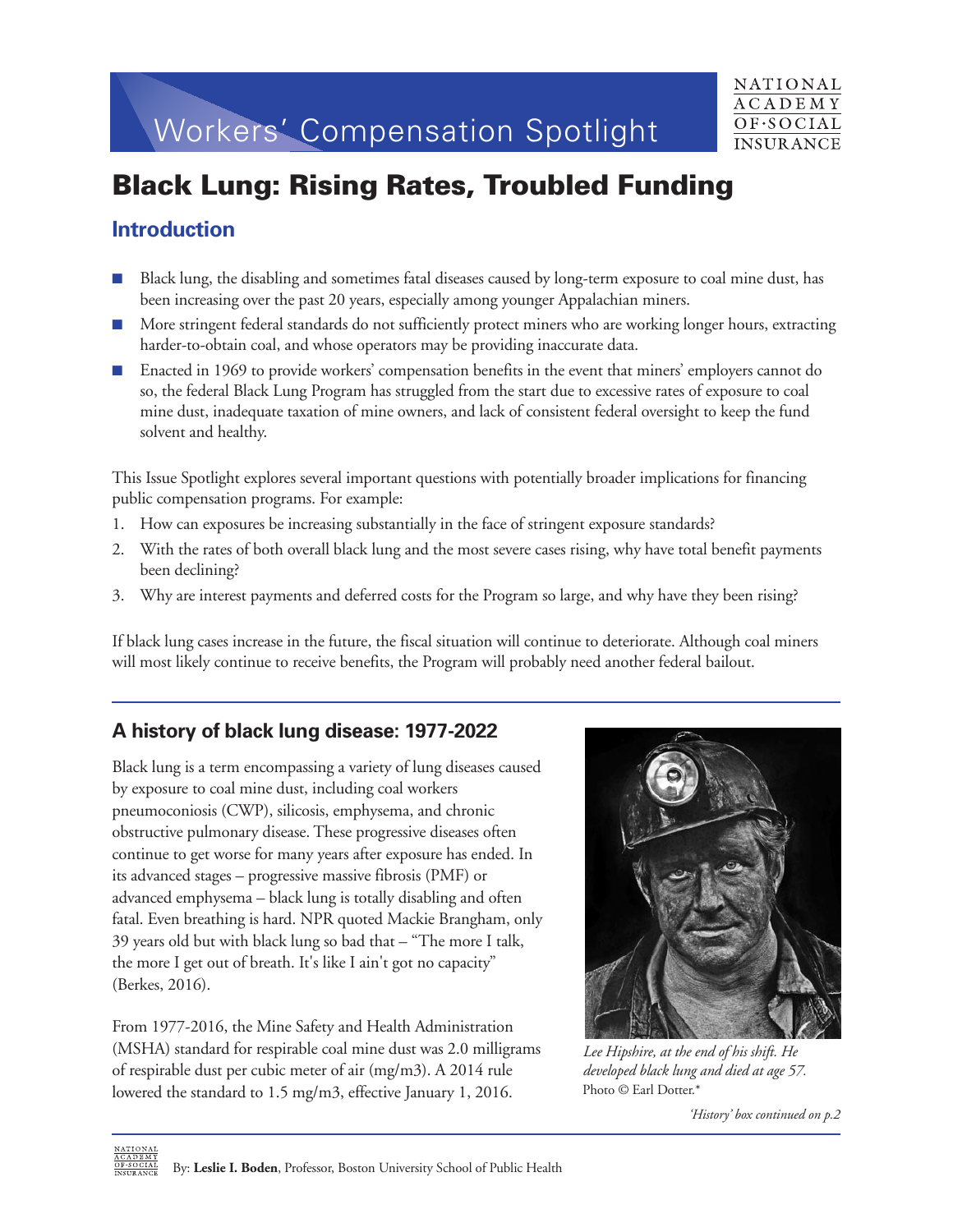"These progressive diseases often continue to get worse for many years after exposure has ended. In its advanced stages – progressive massive fibrosis (PMF) or advanced emphysema – black lung is totally disabling and often fatal."

#### **A history of black lung disease: 1977-2022** continued

Many hoped the standards would virtually eliminate black lung. They did not. Rather, although the proportion of miners developing black lung declined substantially between 1975 and the late 1990s, it then started to increase, especially in West Virginia, Virginia, and Kentucky (Blackley et al., 2018). In those states, researchers from the National Institute for Occupational Safety and Health (NIOSH) estimate that, as of 2017, one in five underground miners with at least 25 years of experience have CWP, and 1 in 20 have PMF. Moreover, a recent report suggests that these numbers underestimate the number of miners with PMF, which is now frequently diagnosed among miners with less than 25 years of experience (Almberg et al., 2018).

## **Rising rates of black lung disease**

#### *How can exposures be increasing substantially in the face of stringent exposure standards?*

Given that black lung is caused by exposure to coal-mine dust, the increased prevalence implies increased exposure. One possible reason for this is that, in recent years, underground mines have been mining coal faster and drawing it from increasingly thinner seams. As a result, ever more powerful mining machines have been cutting into rock with a high silica content, generating more dust. Silica dust causes irreversible lung damage and is even more harmful to the lungs than coal dust, so increased silica exposure may have contributed to the rise in disease (Cohen et al., 2016), Cohen et al., 2022).



*Miners protest on the steps of U.S. Capitol. 1975.* Photo © Earl Dotter.\*

Another possible explanation is that miners have been working much longer hours, increasing their exposure to coal-mine dust.

A third explanation points to the Mine Safety and Health Administration (MSHA) program that monitors coal-mine dust to ensure that it is kept within the standard. The agency requires coalmine operators to take samples of the air that coal miners breathe and send them to MSHA for analysis, to ensure that the level stays below the permissible exposure limit. There is evidence, however, that some operators have provided MSHA with unrepresentative samples that were collected in locations with known low dust levels, during times of unusually low production, or when dust controls are functioning optimally (Boden & Gold, 1984, and Weeks, 2003). This has prevented MSHA from identifying exposures above the legal limit and from penalizing the mine owners who are responsible. As a result, these illegal and harmful exposures have gone unchecked.

Moreover, MSHA's regulation of silica exposure has been insufficient to prevent miners from getting sick. As early as 1995, NIOSH recommended [exposure limits o](https://www.cdc.gov/niosh/docs/95-106/)f 1 mg/m3 for coal mine dust and a separate limit of 0.05 mg/m3 for silica dust (NIOSH, 1995). A

\* These photos appear in: Barbara E. Smith's *Digging our Own Graves: Coal Miners and The Struggle Over Black Lung Disease*. Chicago: Haymarket Books; 2020.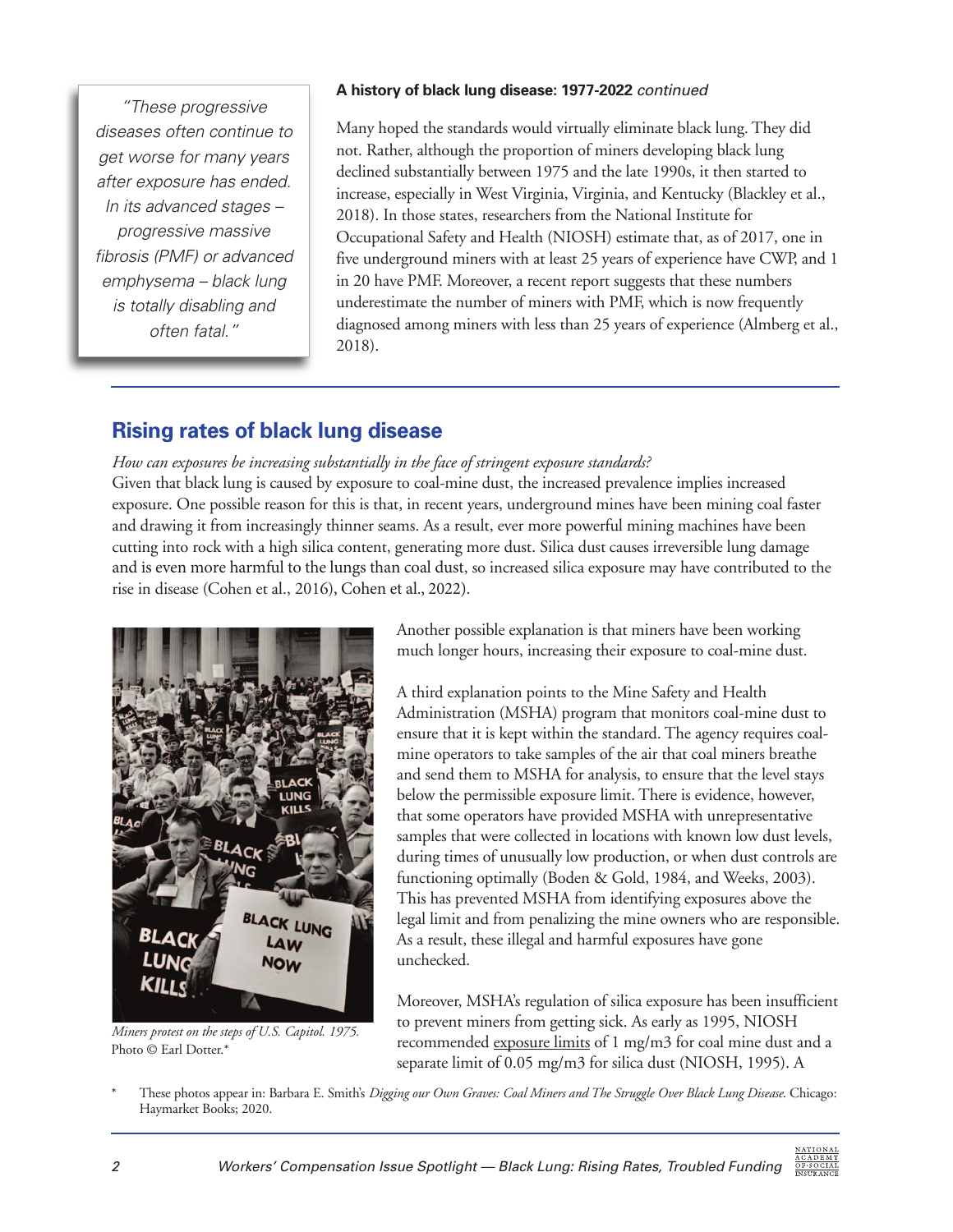[2020 report p](https://www.oig.dol.gov/public/reports/oa/2021/05-21-001-06-001.pdf)roduced by the Department of Labor's Office of the Inspector General pointed out that MSHA still does not have a separate silica exposure limit (OIG, 2020). Instead, its silica limit is part of its coal mine dust standard. As a result, if silica levels are high but the overall standard is not violated, MSHA cannot cite or fine mine owners.

## **Federal Black Lung Program compensation: benefits and costs**

The increase in black lung highlights the continued need for a federal program that compensates miners who are disabled by or who die from this disease and their surviving family members. It also shines a light on the Program's persistent challenges and weaknesses and the need for further research to understand why exposures are increasing.

Congress enacted the Black Lung Benefits Act (the Act) as part of the Coal Mine Health and Safety Act of 1969, in response to a lack of adequate coverage for the disease from state workers' compensation programs. The Act provides monthly compensation and medical treatment benefits to coal miners who are totally disabled from black lung, as well as compensation to eligible survivors of those it kills. Liability for compensation generally rests

#### **Table B3 in** *[Workers' Compensation: Benefits, Costs, and Coverage](https://www.nasi.org/research/workers-compensation/workers-compensation-benefits-costs-and-coverage/)* **(2019 data)**

|                                                                 | 2015      | 2016      | 2017      | 2018      | 2019      |
|-----------------------------------------------------------------|-----------|-----------|-----------|-----------|-----------|
| <b>Benefits</b>                                                 |           |           |           |           |           |
| Part B Compensation                                             | 112,651   | 98,651    | 82,646    | 72,297    | 63,477    |
| Part C Compensation                                             | 141,290   | 143,212   | 136,508   | 129,674   | 126,664   |
| Part C Medical Benefits                                         | 33,900    | 36,733    | 46,320    | 45,000    | 39,896    |
| <b>Total Benefits</b>                                           | 287,841   | 278,596   | 265,474   | 246,972   | 230,037   |
| <b>Costs of Past Benefits</b>                                   |           |           |           |           |           |
| Interest Payments on Past Advances <sup>a</sup>                 | 1,037,392 | 1,335,288 | 2,015,732 | 2,890,135 | 3,785,000 |
| Bond Payments <sup>b</sup>                                      | 498,739   | 523,262   | 545,554   | 449,888   | 117,929   |
| <b>Total Current Costs of Past Benefits</b>                     | 1,536,131 | 1,858,550 | 2,561,286 | 3,340,022 | 3,902,929 |
| <b>Administrative Costs</b>                                     |           |           |           |           |           |
| Part B (SSA)                                                    | 4,822     | 4,964     | 5,093     | 5,040     | 4,924     |
| Part C (DOL)                                                    | 31,198    | 33,236    | 35,472    | 35,590    | 35,785    |
| Indirect Administrative Costs <sup>c</sup>                      | 28,972    | 29,430    | 30,608    | 30,681    | 23,047    |
| <b>Total Administrative Costs</b>                               | 64,991    | 67,630    | 71,172    | 71,311    | 63,756    |
| <b>Employer Assessments</b>                                     |           |           |           |           |           |
| Coal Tax Paid by Employers                                      | 524,230   | 436,889   | 417,628   | 342,443   | 237,848   |
| <b>Deferred Costs</b>                                           |           |           |           |           |           |
| Trust Fund Advances from U.S. Treasury <sup>d</sup> 666,250     |           | 1,003,750 | 1,438,750 | 1,892,500 | 1,983,150 |
| Costs borne by Private Employers <sup>e</sup>                   | 524,230   | 436,889   | 417,628   | 342,443   | 237,848   |
| Costs borne by General Revenues <sup>f</sup>                    | 812,695   | 1,136,795 | 1,557,097 | 2,000,518 | 2,074,598 |
| Costs borne by the Black Lung Trust Fund <sup>g</sup> 1,742,519 |           | 2,071,731 | 2,779,585 | 3,550,287 | 4,105,274 |

#### **Black Lung Benefits Act, Benefits and Costs, 2015–2019 (in thousands of dollars)**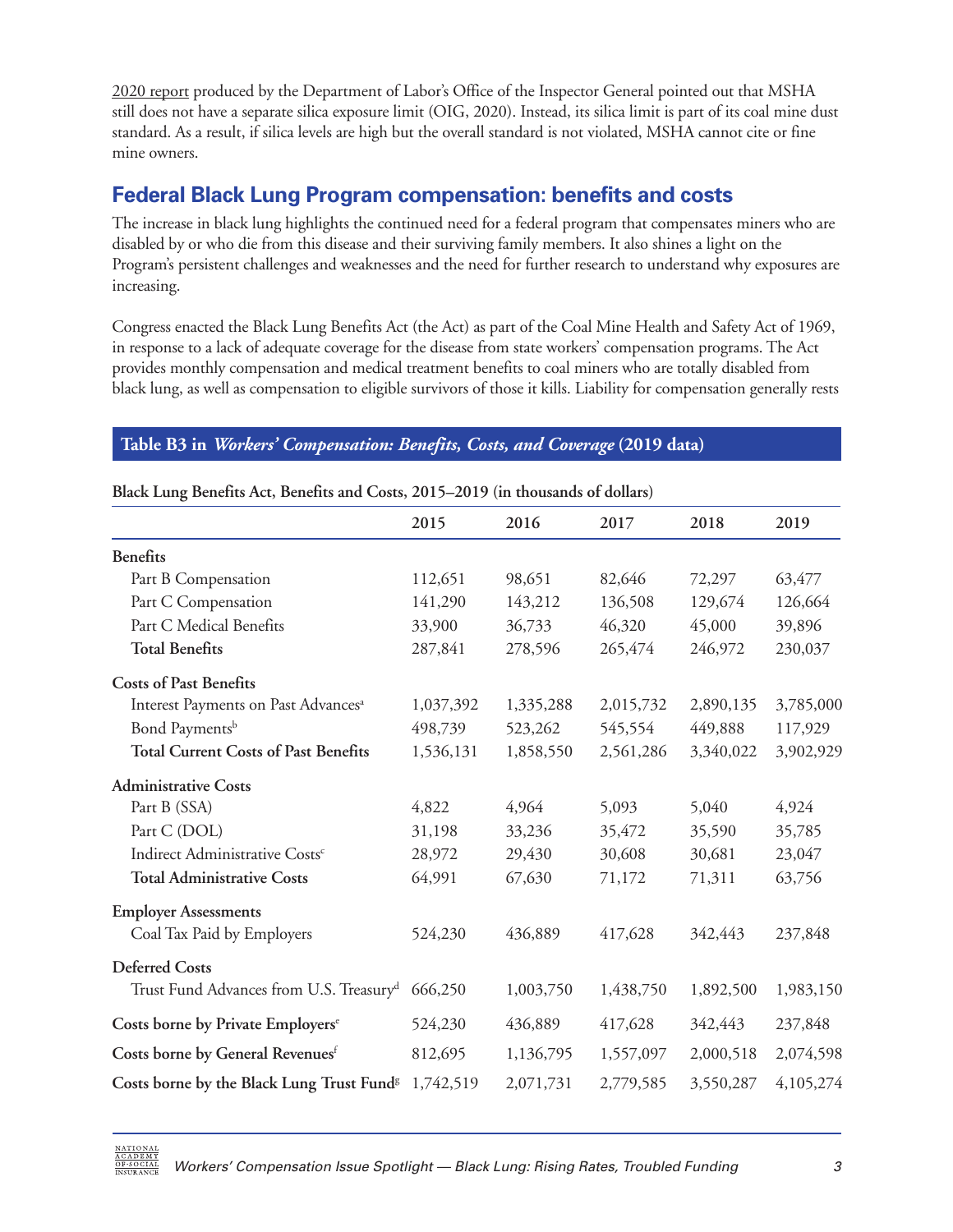"Liability for compensation generally rests with the miner's coal-mine employers or their insurance carriers. However, if a self-insured employer becomes bankrupt or goes out of business, the Federal Black Lung Program, which also administers the Act, pays any benefits due."

with the miner's coal-mine employers or their insurance carriers. However, if a self-insured employer becomes bankrupt or goes out of business, the Federal Black Lung Program, which also administers the Act, pays any benefits due. Since 1970, the Program has paid over [forty-seven billion dollars](https://www.dol.gov/agencies/owcp/dcmwc/statistics/TotalBenefitsPayment) of cash and medical benefits, and at the end of fiscal year 2021, there were over [30,000](https://www.dol.gov/agencies/owcp/dcmwc/statistics/PartsBandCBeneficiaries) individuals receiving benefits, including miners and their survivors and eligible dependents (OWCP, 2021).

The Table on p.3, taken from the Academy's annual report: *[Workers'](https://www.nasi.org/research/workers-compensation/workers-compensation-benefits-costs-and-coverage/) [Compensation: Benefits, Costs, and Coverage \(2019 data\)](https://www.nasi.org/research/workers-compensation/workers-compensation-benefits-costs-and-coverage/)*, shows that black lung benefit payments fell by 21 percent between 2015 and 2019, while total costs more than doubled (Murphy et al., 2021).

*Black lung rates are on the rise, so why are benefit payments declining?* Many of the miners who enrolled in the early years of the program and their survivors have died. And employment in coal mining, particularly underground coal mining, has declined substantially in recent decades –

170,000 people worked in the industry in 1985, down to 74,000 (less than 44% of that number) in 2000, and just 47,000 in 2020, according to the Bureau of Labor Statistics (BLS, 2021).

Both trends reduce benefit payouts, but the decline in employment has been largely offset by the increase in the prevalence of black lung among current and former miners. As a result, benefit payments have only declined slightly. Moreover, the decline in cases may not continue. Indeed, if the proportion of current and former miners developing disabling black lung continues to increase, case numbers may rise.

In addition, mine operators frequently contest claims for black lung benefits, causing long delays, with many miners dying before their cases ae resolved. There is, however, no evidence that owners are contesting cases more or less frequently now than they did in the 1990s, so it is not clear how that issue might affect declines in benefit payments.

## **Funding challenges facing the Black Lung Program**

#### *Why are interest payments and deferred costs so large, and why have they been rising?*

The Black Lung Program compensation system was designed so that benefits would come primarily from a perton tax on coal mined and sold in the U.S. If revenues fell short of benefit payments, the Program could receive repayable advances from the U.S. Treasury's general fund.

The first blow to excise tax revenues came in 1998 with th[e Ranger Fuel Corp. v. U.S.](https://casetext.com/case/ranger-fuel-corp-v-us) decision (*Ranger Fuel Corp. v. U.S.*, 1998). Before that decision, the coal excise tax was collected on all U.S.-mined coal when it was sold. However, the court decided that it was unconstitutional to levy the tax on exported coal. The court ordered that the Black Lung Program refund taxes that had been collected on exported coal and that future taxes be collected only on coal sold in the U.S. Congress did not increase the tax rate on U.S.-sold coal to make up the difference.

Coal taxes were inadequate to cover benefit payments during the 1990s and early 2000s, when the Black Lung Program incurred a debt to the Treasury of over \$10 billion. Congress forgave much of that debt in 2009, and it looked like the Program would be able to pay down the rest of its debt. However, although taxes on coal mining companies now cover current benefit costs, the Program's debt continues to grow; it must thus continue to make interest and principal payments on its debt to the Treasury.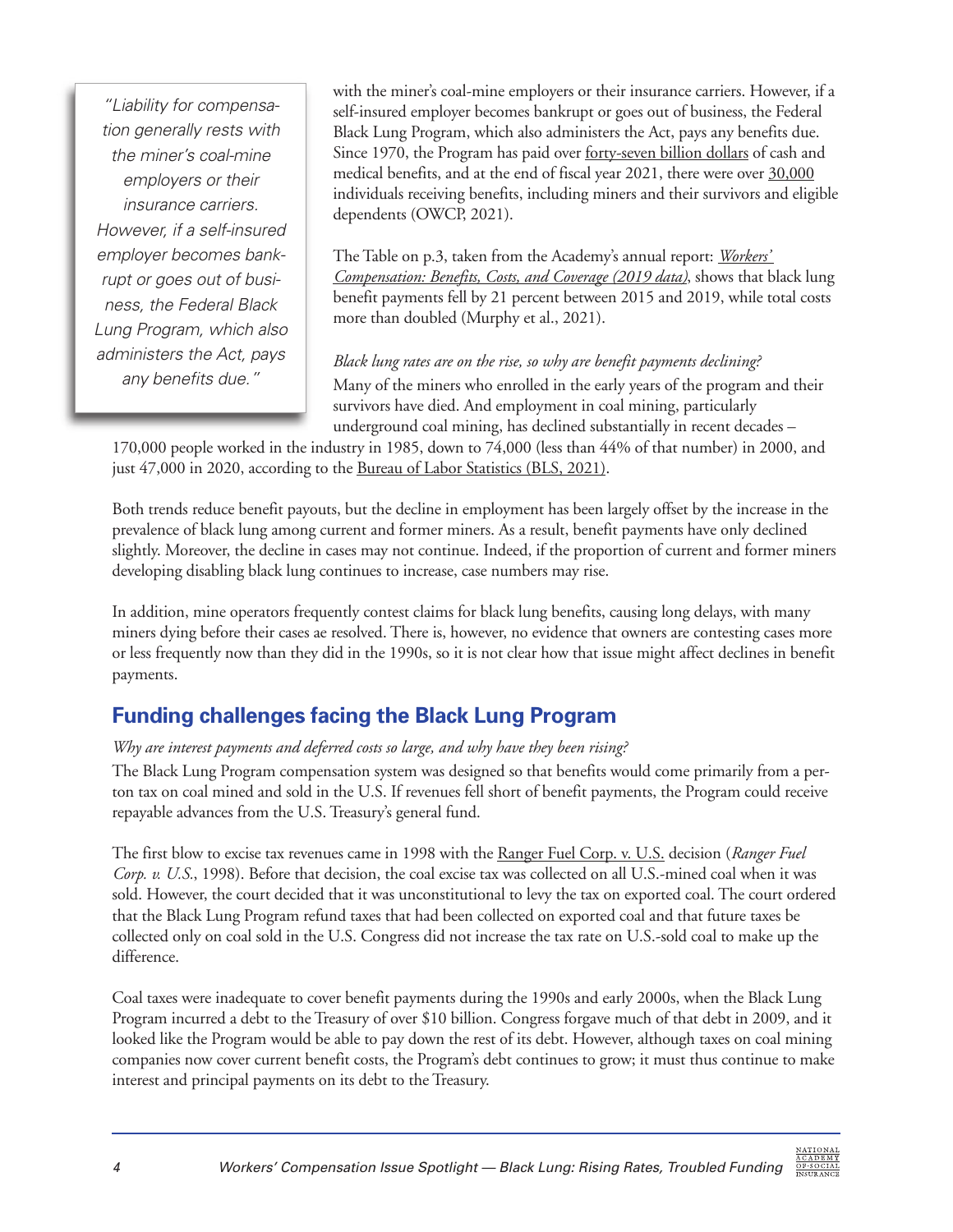Compounding this challenge, Congress cut the black lung tax rate in half in 2019, which the U.S. Government Accountability Office estimates increased projected 2050 debt from [\\$4.5 billion to \\$15.4 billion \(](https://www.gao.gov/products/gao-18-351)GAO, 2018).

A string of coal company bankruptcies has added to the program's fiscal woes. By law, these companies must either purchase insurance to cover their potential black-lung payments or self-insure. The Department of Labor's Office of Workers' Compensation Programs (OWCP) must approve requests to self-insure, which should be based on companies' ability to cover all future black-lung benefit payments. However, the OWCP may not have given applications adequate scrutiny. In 2014-2019, the trust fund absorbed [\\$310 million i](https://www.gao.gov/products/gao-19-622t)n black lung benefit liabilities from bankrupt coal companies that self-insured (GAO, 2019).

## **A cautionary tale**

The history of the Federal Black Lung Program presents a cautionary tale about financing. It raises serious concerns about the Federal government's commitment to having coal mine owners foot the bill for the consequences of exposing miners to high levels of coal mine dust. The Act creating the Program financed disbursements with a coal excise tax. However, that tax was inadequate to cover Program expenditures from the outset, and borrowing costs, combined with a court ruling that decreased the tax base and a 2019 excise tax rate cut, exacerbated the Program's financial difficulties. Lax oversight of self-insurance, followed by substantial coal mining company bankruptcies, only made matters worse.

## **Final words**

Coal miners in the United States are facing a resurgence of a disabling and often fatal disease – black lung. The 2014 MSHA rule not only tightened the standard for exposure to coal mine dust. It also improved the required coal mine dust sampling methods. These changes should, if successfully enforced, lead to better control of miner exposures and thereby reduced black lung disease. However, a separate silica exposure standard seems critical as well. Time will tell whether these changes reduce or, hopefully, eliminate black lung. Saving miners from this disabling and often fatal disease would be the ideal outcome. This would be by far the best way to resolve the financial issues bedeviling the Program.

**Les Boden**, author of this publication, is a Professor at Boston University School of Public Health and was Chair of the Academy's Study Panel on Workers' Compensation from 2018-2021. Thanks to Earl Dotter for the use of his exceptional photographs. The Academy gratefully acknowledges **Chris Godfrey, Scott Laney, Eileen Storey, Greg Wagner, Jim Weeks,** and **Elaine Weiss** for their contributions to this Spotlight. Of course, the content, including opinions and errors, are entirely the responsibility of the author.

The author of the publication would like to particularly credit Eileen Storey, MD, MPH, who helped him to understand black lung. Eileen was a remarkable public health physician who devoted her life to protecting the health of working people, including serving as Chief of the Surveillance Branch of the Respiratory Health Division at NIOSH from 2008-2017. Eileen passed away on September 26, 2021.

*This brief is part of the Academy's* Pathways to Economic Security *campaign. The 50th anniversary of the Workers' Compensation Commission and the Future of Workers' Compensation are priority areas of the* Pathways *campaign. Learn more.*